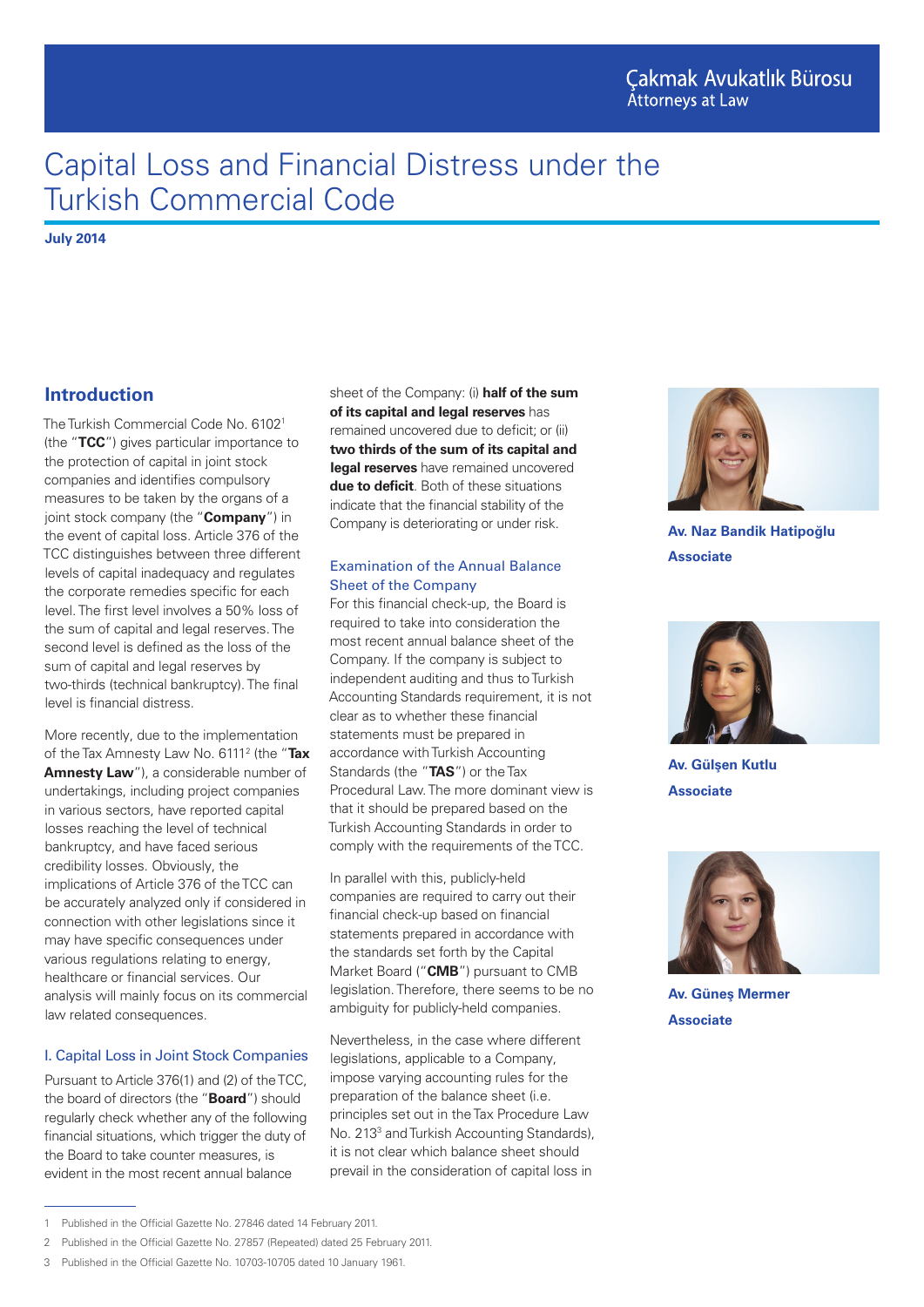# Capital Loss and Financial Distress under the Turkish Commercial Code

the event of contradicting results. Although the legislation is silent on this issue, the safer approach would be taking compulsory measures in the event that the capital loss thresholds are exceeded according to any of the financial statements.

#### Calculating the Uncovered Amount

In order to detect to what extent the loss of capital drained equity, the Board must compare (i) the shareholders' equity in the Company with (ii) the sum of capital and legal reserves of the Company. If the ratio between the shareholders' equity and capital+legal reserves is equal to or less than 1/2, the Company would not be deemed as under technical bankruptcy but would need to take necessary measures, as explained in below.

However, if the ratio is equal to or falls below 1/3, the financial instability of the Company reaches the level of "technical bankruptcy", as it is called in corporate practice. Although the term "technical bankruptcy" is widely used for ease of reference, it is prone to misunderstanding as "technical bankruptcy" has actually nothing in common with legal bankruptcy but refers only to the following adverse financial situation.

To illustrate a technical bankruptcy situation, imagine "Company X" with a statutory capital of YTL 50,000 and legal reserves of YTL 10,000. Based on the most recent annual balance sheet of Company X, its assets account for YTL 150,000 while its liabilities amount to YTL 135,000 and Company X has a shareholders' equity of YTL 15,000 (i.e. 150.000-135.000). Given that its shareholders' equity (YTL 15,000) is less than 1/3 of the sum of its capital and legal reserves, YTL 20,000 (i.e. 60,000/3), Company X would be considered in technical bankruptcy.

By defining the uncovered amount as a "*deficit*", in the larger sense, the TCC neglects the factual and financial reasons that give rise to the decrease in equity (i.e. the uncovered amount of the capital due to deficit). The Company may, therefore, experience a technical bankruptcy situation, even at the end of a financially successful fiscal year mainly due to the previous year's deficit.

For instance, as is widely known, the Amnesty Law allows adjustment of the balance sheet by placement of the lacking cash balance under non-deductible expenses in exchange for a 3% tax levied on the adjustment amount. In this context, the paid tax amounts are recorded as a deficit for the previous year and may unexpectedly give rise to a technical bankruptcy situation despite a decent level of earning.

#### Compulsory Remedies for Capital Loss

If the "shareholders' equity/capital+legal reserves" ratio is between 1/2 and 1/3, the Board must immediately notify its shareholders and convene a general assembly (the "**GA**") meeting whereby the Board must report the financial situation of the Company to the GA by explaining its reasons and suggest

remedies. The proposed remedies may vary from capital increase, cost reduction policy, suspension of investments to the sale of assets, depending on the circumstances.

If the ratio is less than 1/3, the Board must immediately notify its shareholders and convene a GA meeting in order to discuss the financial situation of the Company and adopt one of the following remedies:

In the first option, the GA may decide to run the Company with the remaining shareholders' equity and thus decrease the Company's capital to an amount equal to 1/3 of its statutory capital (provided that the minimum capital requirements under the TCC and any other applicable legislation, as the case may be, are satisfied).

Alternatively, the GA may replenish the equity to its pre-loss amount either (i) by means of a capital decrease followed by a capital increase that takes affect simultaneously since both transactions are resolved in the same GA meeting and registered at the same time in the Trade Registry; or (ii) by creating a loss compensation fund into which the shareholders contribute additional funds or receivables of shareholders are converted. Loss compensation fund payments cannot be classified as capital or a loan and should not be paid back to the shareholders.

#### II. Financial Distress

Article 376(3) of the TCC regulates "financial distress" as follows:

"*(3) In the case where there are signs which create the impression that the company is in financial distress; the Board should prepare an interim balance sheets based on the fair market value of the assets and also taking the principle of continuity of the operations as the basis. If, pursuant to such reports, it is seen that the assets are not sufficient enough to cover the debts, then the Board shall notify this situation to the Commercial Court of First Instance located where the headquarters of the company is situated and request declaration of the bankruptcy of the company unless the creditors of the debts, with an amount covering the company deficit and remedying the financial distress, accept in writing prior to the bankruptcy decision that their debts may be deferred after all other creditors are satisfied; and the accuracy and validity of such statement is verified by the experts appointed by the court to which the bankruptcy request will be made. Otherwise, the application filed to the court for expert review shall be accepted as a bankruptcy notice."*

#### Internal Determination of the Financial Distress

As understood from the above mentioned Article, if the assets of the company do not cover its liabilities; the financial situation of the company is no longer a capital loss or technical bankruptcy but falls under financial distress. In such a case the Board is required to ensure preparation of interim balance sheets as envisaged in